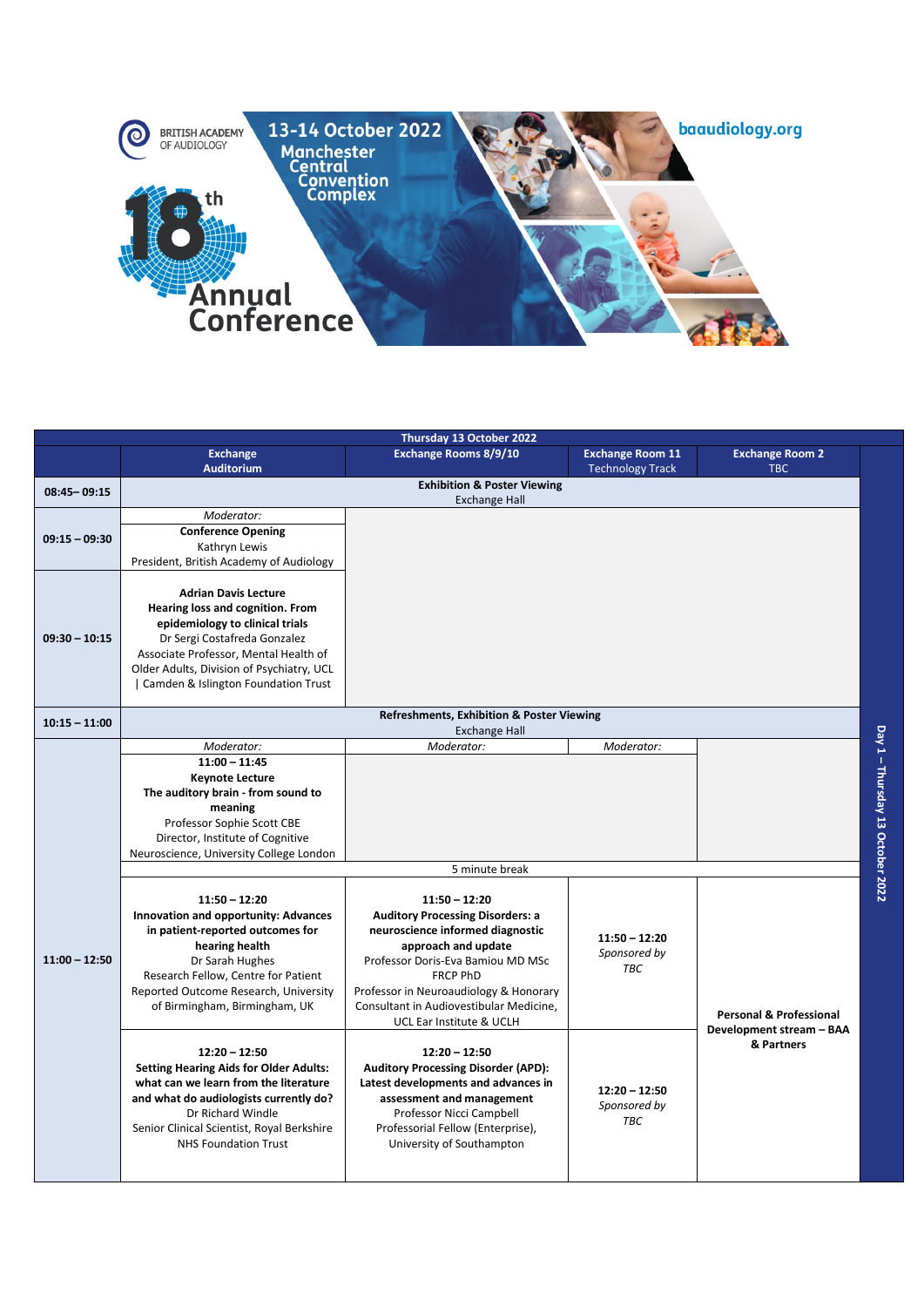| $12:50 - 13:50$    |                                                                                                                                                                                                                                                                                                                                                                                                                                           | Lunch, Exhibition & Poster Viewing - Exchange Hall                                                                                                                                                                                                                                                                                                                                                                                                                                    |                                                                                                |                                                                              |
|--------------------|-------------------------------------------------------------------------------------------------------------------------------------------------------------------------------------------------------------------------------------------------------------------------------------------------------------------------------------------------------------------------------------------------------------------------------------------|---------------------------------------------------------------------------------------------------------------------------------------------------------------------------------------------------------------------------------------------------------------------------------------------------------------------------------------------------------------------------------------------------------------------------------------------------------------------------------------|------------------------------------------------------------------------------------------------|------------------------------------------------------------------------------|
| $13:50 - 14:20$    | <b>British Academy of Audiology</b><br><b>Annual General Meeting</b><br><b>BAA Members Only</b>                                                                                                                                                                                                                                                                                                                                           |                                                                                                                                                                                                                                                                                                                                                                                                                                                                                       |                                                                                                |                                                                              |
|                    | Moderator:<br>$14:20 - 15:05$<br><b>Keynote Lecture</b><br>Psychological approaches to supporting<br>those experiencing vestibular<br>symptoms<br>Dr Zara Jay<br>Clinical Psychologist, University College<br>London Hospital and Great Ormond<br><b>Street Hospital</b>                                                                                                                                                                  | Moderator:                                                                                                                                                                                                                                                                                                                                                                                                                                                                            | Moderator:                                                                                     |                                                                              |
|                    |                                                                                                                                                                                                                                                                                                                                                                                                                                           | 5 minute break                                                                                                                                                                                                                                                                                                                                                                                                                                                                        |                                                                                                |                                                                              |
| $14:20 -$<br>16:10 | $15:10 - 15:40$<br>Non-Vestibular sources of<br>dizziness/imbalance in older adults<br>Dean Metz<br>Vestibular Specialist Physiotherapist /<br>Chair ACPIVR, ACPIVR (Association of<br>Chartered Physiotherapists interested in<br><b>Vestibular Rehabilitation</b><br>$15:40 - 16:10$<br><b>Alternative Management for Dizziness-</b><br><b>Related Anxiety</b><br>Mahdiyya Dharas<br>Vestibular Audiologist and Director,<br>Dizzy Ears | $15:10 - 15:40$<br>Tired of listening: Understanding the<br>relationship between hearing loss,<br>hearing aid use and daily-life fatigue<br>Dr Jack Holman<br>Medical Research Foundation Fellow,<br>Hearing Sciences - Scottish Section,<br>School of Medicine, University of<br>Nottingham<br>$15:40 - 16:10$<br>The influence of motivation on listening<br>effort<br>Dr Rebecca Millman<br>Lecturer, Manchester Centre for<br>Audiology and Deafness, University of<br>Manchester | $15:10 - 15:40$<br>Sponsored by<br><b>TBC</b><br>$15:40 - 16:10$<br>Sponsored by<br><b>TBC</b> | <b>Personal &amp; Professional</b><br>Development stream - BAA<br>& Partners |
| $16:10 - 16:40$    |                                                                                                                                                                                                                                                                                                                                                                                                                                           | Refreshments, Exhibition, & Poster Viewing<br><b>Exchange Hall</b>                                                                                                                                                                                                                                                                                                                                                                                                                    |                                                                                                |                                                                              |
| $16:40 - 17:40$    | Moderator:<br>$16:40 - 16:55$<br>Abstract paper<br>$16:55 - 17:10$<br>Abstract paper                                                                                                                                                                                                                                                                                                                                                      | Moderator:<br>$16:40 - 16:55$<br>Abstract paper<br>$16:55 - 17:10$<br>Abstract paper                                                                                                                                                                                                                                                                                                                                                                                                  | Moderator:<br>$16:40 - 17:10$<br>Sponsored by<br><b>TBC</b>                                    | <b>Personal &amp; Professional</b><br>Development stream - BAA               |
|                    | $17:10 - 17:25$<br>Abstract paper                                                                                                                                                                                                                                                                                                                                                                                                         | $17:10 - 17:25$<br>Abstract paper                                                                                                                                                                                                                                                                                                                                                                                                                                                     | $17:10 - 17:40$<br>Sponsored by<br><b>TBC</b>                                                  | & Partners                                                                   |
|                    |                                                                                                                                                                                                                                                                                                                                                                                                                                           | <b>END OF DAY 1</b>                                                                                                                                                                                                                                                                                                                                                                                                                                                                   |                                                                                                |                                                                              |

**Scroll for day 2 programme**